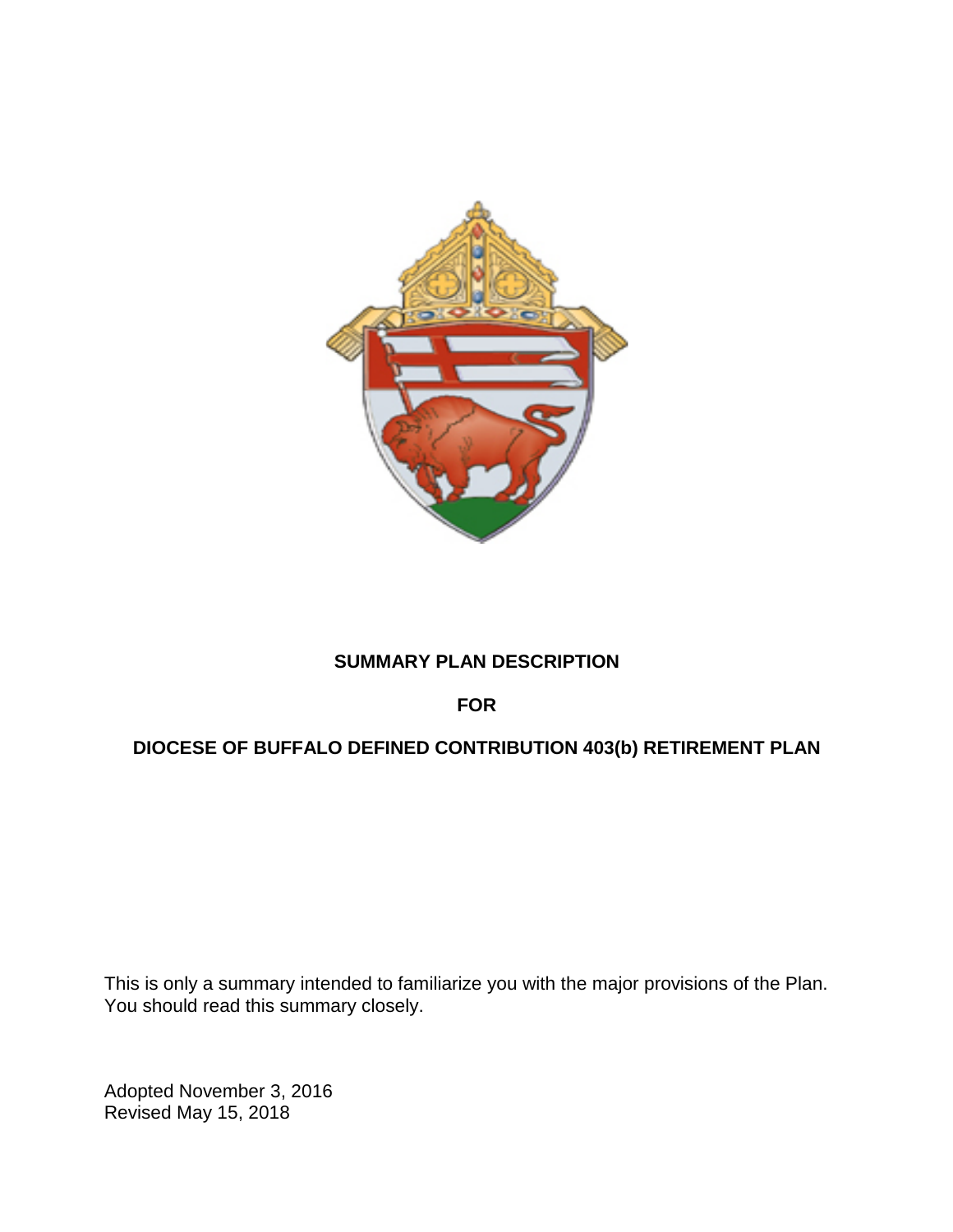## **TABLE OF CONTENTS**

|                                     | 1               |
|-------------------------------------|-----------------|
|                                     | $\overline{2}$  |
|                                     | $\overline{2}$  |
|                                     | $\overline{2}$  |
|                                     | $\overline{2}$  |
|                                     | $\overline{2}$  |
|                                     | $\overline{2}$  |
|                                     | 3               |
|                                     |                 |
|                                     | $\frac{3}{3}$   |
|                                     | 3               |
|                                     | 3               |
|                                     | $\overline{3}$  |
|                                     |                 |
|                                     | 3               |
|                                     |                 |
|                                     | $\overline{4}$  |
|                                     | $\overline{4}$  |
|                                     | $\overline{4}$  |
|                                     | $\overline{4}$  |
|                                     | $\overline{4}$  |
|                                     | 5               |
|                                     | 5               |
|                                     |                 |
|                                     | 5               |
|                                     | 5               |
|                                     | $6\phantom{1}6$ |
|                                     | 6               |
|                                     | 6               |
|                                     | 6               |
|                                     |                 |
|                                     | 6               |
|                                     | 7               |
|                                     |                 |
|                                     | 7               |
|                                     | $\overline{7}$  |
|                                     | 8               |
|                                     | 8               |
|                                     | 8               |
| <b>LIMITATIONS ON CONTRIBUTIONS</b> |                 |

## **PLAN INVESTMENTS …………………………………………………………………….. 8** Where Plan Contributions are Invested ………………………………………………….. 8 Making Investment Elections ……………………………………………………………… 8 Investment Elections ………………………………………………………………………. 8 9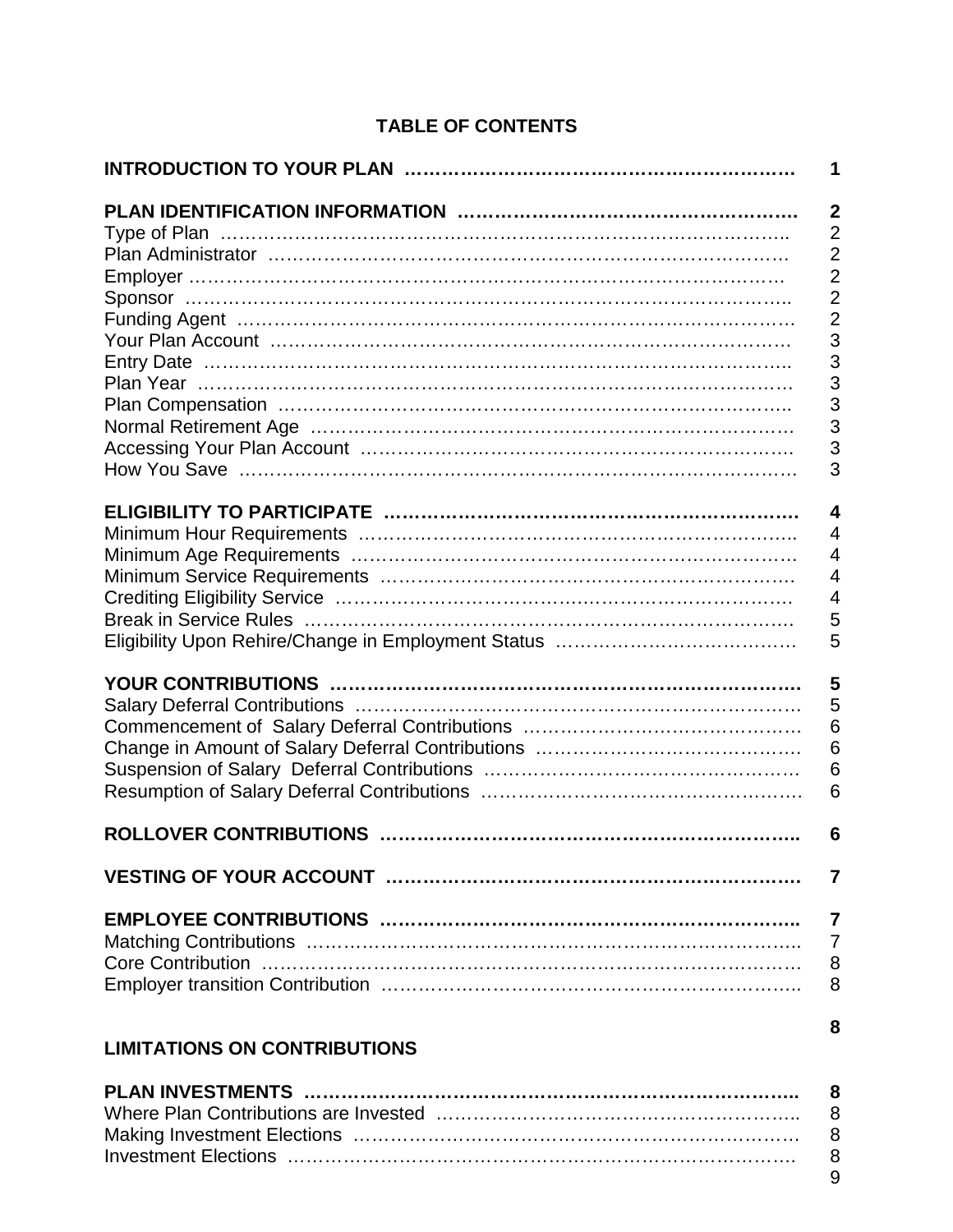|                                              | $9\,$    |
|----------------------------------------------|----------|
|                                              | 9        |
|                                              |          |
|                                              | 9        |
|                                              |          |
|                                              | 9        |
|                                              | 10       |
|                                              | 10       |
|                                              | 10       |
|                                              | 10       |
|                                              | 10       |
|                                              | 10       |
|                                              | 10       |
|                                              | 10       |
|                                              |          |
|                                              | 10       |
|                                              | 10       |
|                                              | 11       |
|                                              | 11       |
|                                              | 11       |
|                                              |          |
|                                              | 12       |
|                                              | 12       |
|                                              |          |
|                                              | 12       |
|                                              | 12       |
|                                              | 12       |
|                                              | 12       |
|                                              |          |
|                                              | 12       |
|                                              |          |
|                                              |          |
| <b>FORM OF PAYMENT</b>                       | 13       |
|                                              | 13       |
|                                              | 14       |
|                                              |          |
| INVOLUNTARY DISTRIBUTION OF ACCOUNT BALANCES | 14       |
|                                              |          |
|                                              | 14       |
|                                              | 14       |
|                                              | 14       |
|                                              |          |
|                                              | 15       |
|                                              | 15       |
|                                              | 15       |
|                                              |          |
|                                              | 15       |
|                                              | 16<br>16 |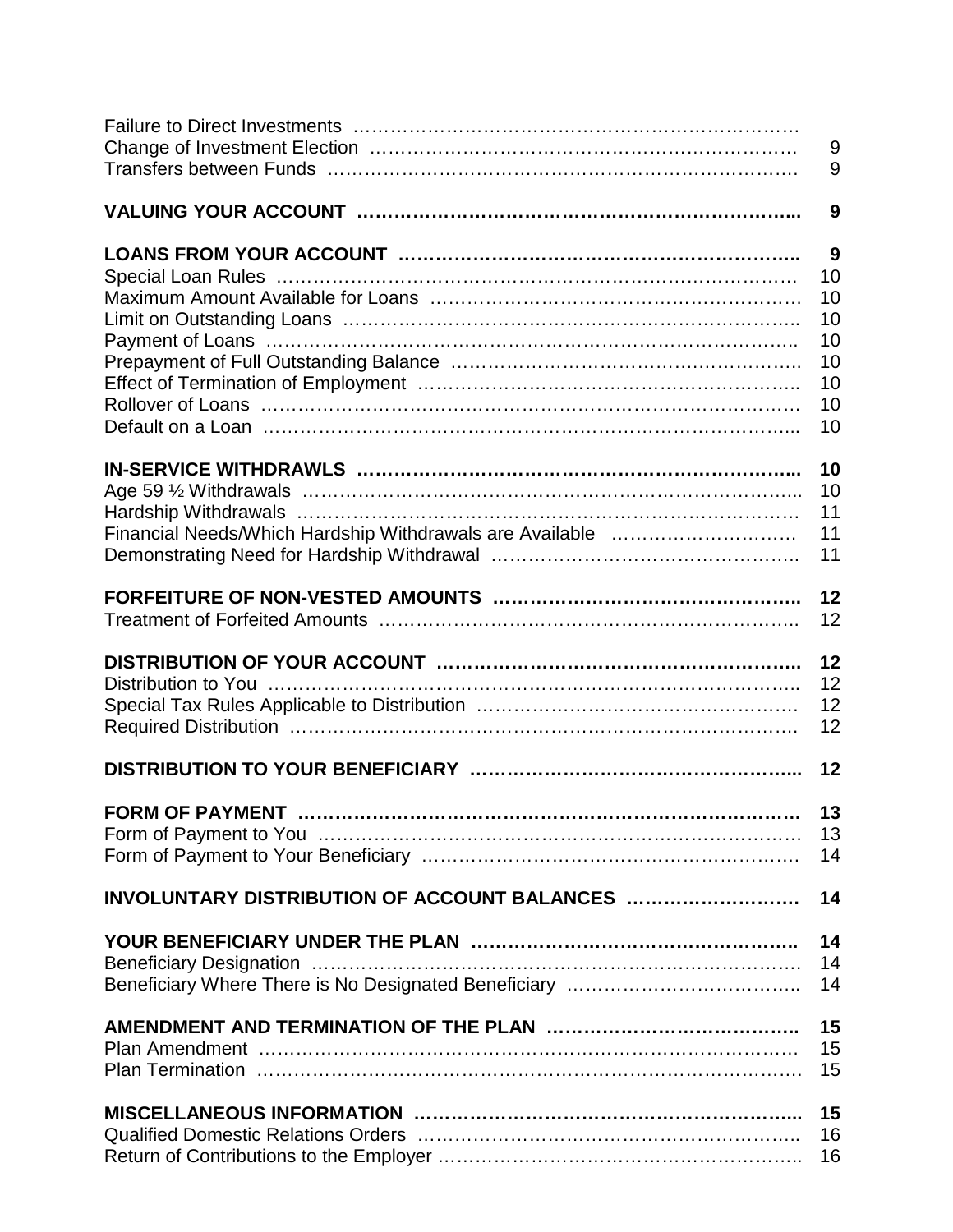### **INTRODUCTION TO YOUR PLAN**

The Diocese of Buffalo Defined Contribution 403(b) Retirement Plan helps you provide for your retirement security by making it simple and convenient for you to contribute to your retirement savings regularly. Your Employer may also make contributions to your plan account to provide you with additional savings. Special tax exclusions allow you to save more dollars for your retirement.

This Summary Plan Description ("SPD") is designed to help you understand the retirement benefits provided under the Plan and your rights and obligations with respect to the Plan. This SPD contains a summary of the major features of the Plan, including the conditions you must satisfy to participate under the Plan, the amount of benefits you are entitled to as a Plan participant, when you may receive distributions from the Plan, and other valuable information you should know to understand your Plan benefits. We encourage you to read this SPD and contact your Employer(or other designated Plan representative) if you have any questions regarding your rights and obligations under the Plan.

This SPD does not replace the formal Plan document, which contains all of the legal and technical requirements applicable to the Plan. However, this SPD does attempt to explain the Plan language in a non-technical manner that will help you understand your retirement benefits. If the non-technical language under this SPD and the technical, legal language under the Plan document conflict, the Plan document always governs. If you have any questions regarding the provisions contained in this SPD please contact your Employer (or other designated Plan representative).

The Plan may be amended or modified due to changes in law, to comply with pronouncements by the Internal Revenue Service (IRS) or Department of Labor (DOL), or due to other circumstances. If the Plan is amended or modified in a way that changes the provisions under this SPD, you will be notified of such changes.

This SPD does not create any contractual rights to employment nor does it guarantee the right to receive benefits under the Plan. Benefits are payable under the Plan only to individuals who have satisfied all of the conditions under the Plan document for receiving benefits.

The Plan Administrator has discretionary authority to interpret and construe the provisions of the Plan. Your Employer has the discretionary authority to determine your eligibility for benefits under the Plan, and to resolve any disputes that arise under the Plan. Any questions concerning the day-to-day operations of the Plan should be directed to your designated Employer representative or your designated VALIC Advisor.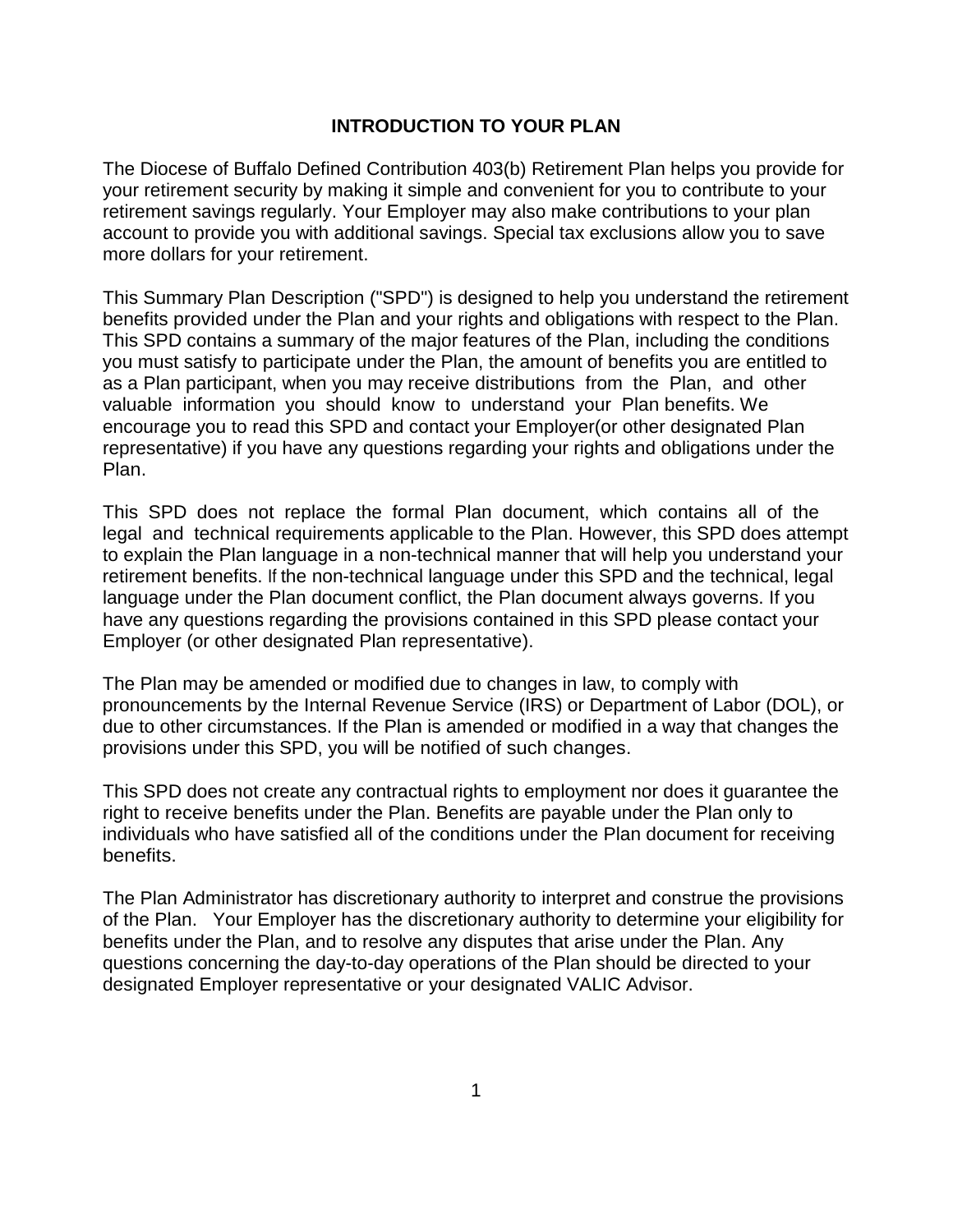## **PLAN IDENTIFICATION INFORMATION**

### **TYPE OF PLAN**

The Plan is a "**defined contribution plan.**" Under a "defined contribution plan", all contributions you make to the plan or that are made on your behalf are held in an account that is invested on your behalf. When you retire, your retirement benefit from the plan will be based on the value of your account (including investment earnings and losses) at the time distribution is made to you.

The Plan is also a "**403(b) plan**". A "403(b) plan" is a tax-sheltered annuity that provides retirement benefits for employees of tax exempt organizations and governmental organizations. This 403(b) Plan is intended to qualify under Section 403(b) of the Internal Revenue Code. As a 403(b) plan, it is *not* covered under Title IV of ERISA and, therefore, benefits are not insured by the Pension Benefit Guaranty Corporation.

The Plan is also a "**church plan**". A "church plan" is a plan maintained by a church and related entities. Church plans are exempt from certain requirements that apply to other plans under the Internal Revenue Code.

### **PLAN ADMINISTRATOR**

Diocese of Buffalo 795 Main St. Buffalo, New York 14203 (716) 847-8700

### **EMPLOYER**

If you are an employee of any of the following Employers, you may be entitled to participate in the Diocese of Buffalo Defined Contribution Plan.

## *LIST OF PARTICIPATING EMPLOYERS SET FORTH AS ATTACHMENT A*

### **SPONSOR**

The Diocese of Buffalo, 795 Main St. Buffalo, New York 14203

### **FUNDING AGENT**

VALIC has been selected to administer the Diocese of Buffalo Defined Contribution Plan ("Plan") effective January 1, 2016. VALIC is one of the Nation's largest providers of employer sponsored retirement plans and has in depth expertise in the needs of Diocesan employees and K-12 organizations. VALIC's local team of financial advisors will be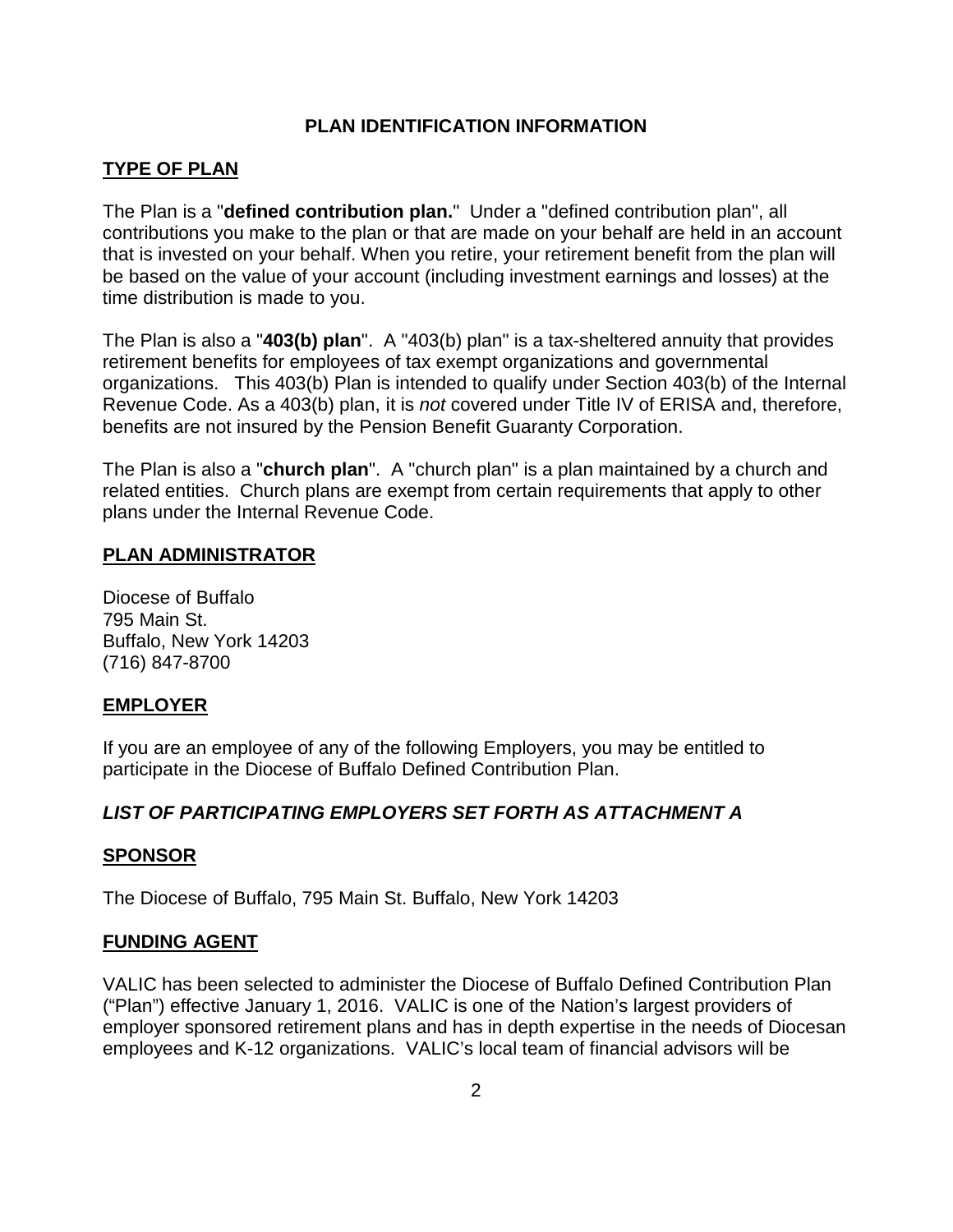available on an ongoing basis to assist you with your retirement planning needs.

## **YOUR PLAN ACCOUNT**

You have your own personal investment account in your name under the Plan to hold all contributions you make to the Plan and any contributions your Employer makes for you. The plan gives you the ability to choose from multiple investment options—to reflect your personal investment style and a level of investment risk that you are comfortable with. Your account also holds any investment earnings on those contributions. Your account keeps track of your share of the assets held in the Plan.

## **ENTRY DATE**

Once you have satisfied the eligibility conditions described in the section entitled "ELIGIBILITY TO PARTICIPATE", you will be eligible to participate in the Plan on your Entry Date. For this purpose, your Entry Date is the first day of the next month following the date on which the eligibility requirements are met.

## **PLAN YEAR**

The plan year is January 1 through December 31.

## **PLAN COMPENSATION**

Plan Compensation is based on wages, and other compensation earned during the Plan Year and reported on Form W-2. For purposes of determining Plan Compensation, your total taxable wages or salary is taken into account, including any pre-tax deferrals you make to a 403(b) plan and any other pre-tax salary reduction contributions you may make under any other plans we may maintain, including any pre-tax contributions you make under a medical reimbursement plan or "cafeteria" plan.

## **NORMAL RETIREMENT AGE**

You will reach Normal Retirement Age under the Plan when you turn age 65.

## **ACCESSING YOUR PLAN ACCOUNT**

You can access information about your account at [www.valic.com](http://www.valic.com/) 1-888-569-7055

## **HOW YOU SAVE**

You can contribute a percentage of your pay to the Plan as Salary Deferral contributions.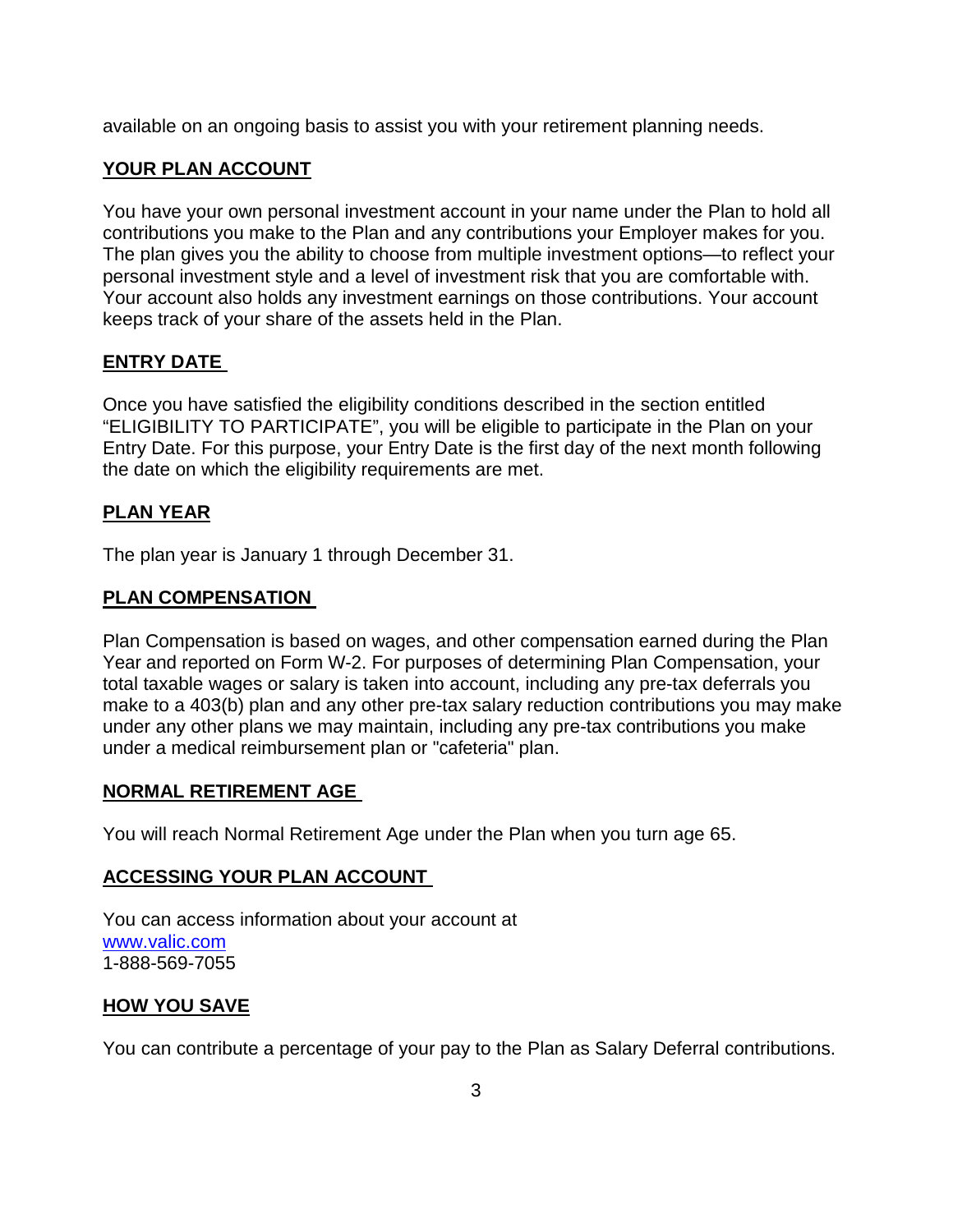Traditional pre-tax employee elective contributions are not included in your gross income and are tax deferred until you withdraw the money. Designated Roth contributions are included in your gross income and they are not taxed when withdrawn from the Plan.

If you will be age 50 by the end of the calendar year, you can make catch up deferral contributions to the Plan. Catch up deferral contributions are additional Salary Deferral contributions that are not subject to annual limits imposed on Salary Deferral contributions under the Plan. Catch up deferral contributions are subject to a separate annual limit.

If you have savings from another qualified retirement plan or annuity, you may be able to roll those savings into the Plan as rollover contributions.

## **ELIGIBILITY TO PARTICIPATE**

### **ELIGIBILITY REQUIREMENTS**

To participate in the Plan, you must:

- be an Eligible Employee employed by one of the participating employers
- satisfy the Plan's minimum age, service and hour requirements required under the Plan

You may be eligible to receive Matching Contributions and Employer Core Contributions as of the first Entry Date based on when you satisfy the minimum age and service requirements.

### **Minimum Hour Requirements**

For purposes of eligibility to receive non-elective and matching contributions, you are in an "eligible class" only if you are regularly scheduled to work at least 20 hours per week or 520 hours over the preceding 26 week period and are not a Priest, member of a religious order, per diem employee, temporary employee or seasonal employee.

### **Minimum Age Requirements**

If you are an Eligible Employee, you are able to make Salary Deferrals into the Plan. There are no age or service or hour requirements to make Salary Deferrals. You must be age 18 to receive Employer contributions.

#### **Minimum Service Requirements**

For purposes of eligibility to receive non-elective and matching contributions, you must have at least six months of service and are not a Priest, member of a religious order, per diem employee, temporary employee or seasonal employee.

### **Crediting Eligibility Service**

In determining whether you satisfy the Plan's minimum age or service conditions, all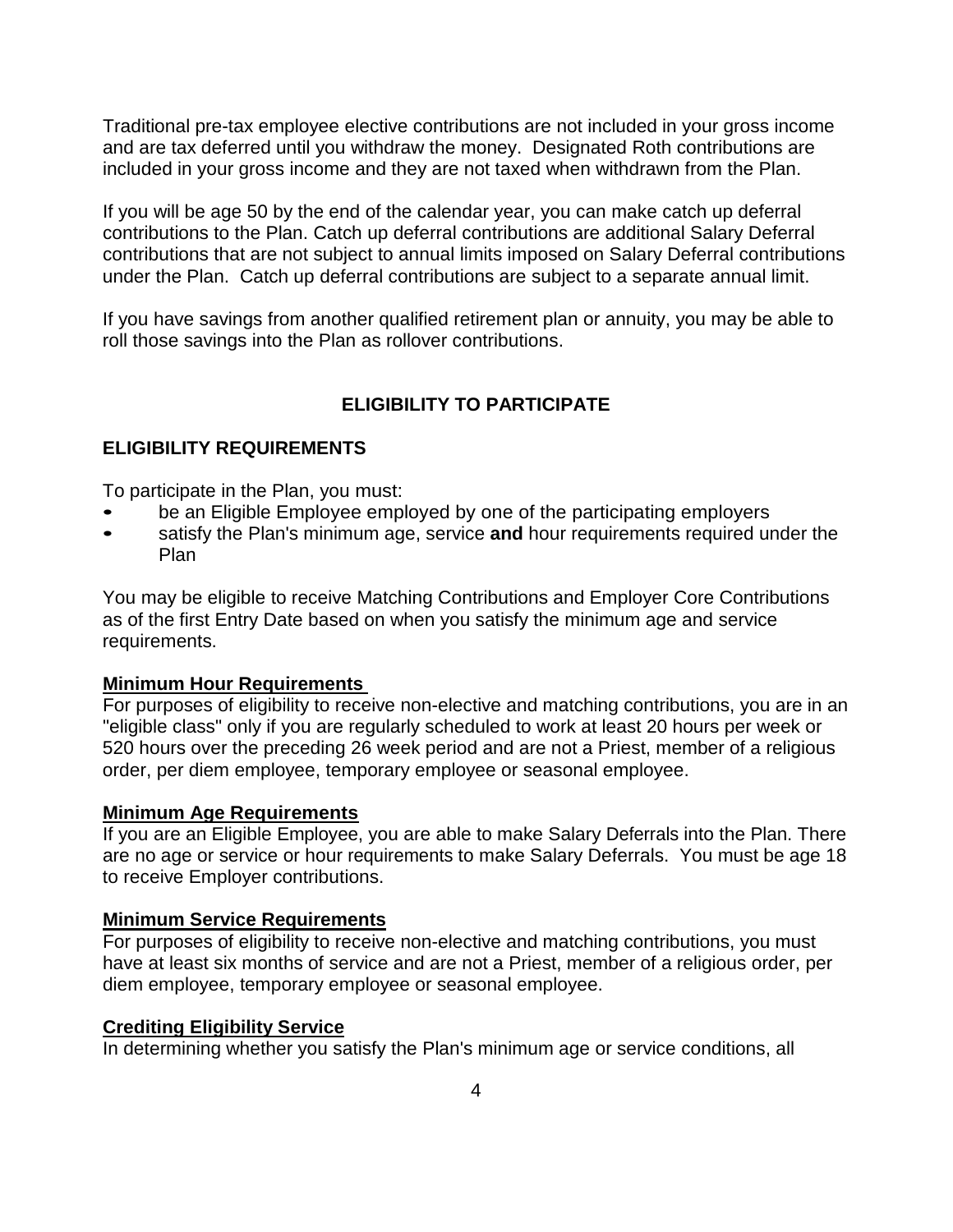service you perform during the year is counted including a leave of absence under the

Family Medical Leave Act, while out on New York State disability, New York State Worker's Compensation or while on a military leave of absence.

### **Break in Service Rules**

A break in service is defined as a period of absence of a year or more. A Break in Service may delay you from participating in the Plan or render you ineligible from continuing to participate in the plan.

### **Eligibility upon Rehire or Change in Employment Status**

A rehired employee who was previously eligible for Employer contributions shall become eligible for Employer contributions the first of the month following the first date of the payroll period following the rehire date when the employee performs one hour of service if the period of absence was less than one year. A rehired employee who incurred a break in service of a year or more must satisfy the service and hour requirements upon rehire to be eligible for Employer contributions under the plan. A rehired employee who terminated employment prior to satisfying the minimum service and hour requirements, will have to meet the hour, service and age eligibility requirements as if they were a new employee.

If you are not an Eligible Employee on your Entry Date, but you subsequently change status to an eligible class of Employee, you will be eligible to enter the Plan the first of the following month (provided you have already satisfied the minimum age and service requirements). If you are an Eligible Employee and subsequently become ineligible to participate in the Plan, all contributions under the Plan will cease as of the date you become ineligible to participate.

## **YOUR CONTRIBUTIONS**

## **SALARY DEFERRAL CONTRIBUTIONS**

Participation in the Plan is open to all Lay employees; Active Diocesan priests; Deacons in paid secular positions (e.g. Business Manager, Pastoral Administrator), per diem, seasonal and temporary Employees. You can join the Plan once you have been processed through payroll. You may elect to contribute as much as 100% of your annual includible compensation, up to the annual IRS elective deferral limit. You may make additional contributions up to the IRS catch up limit if you are age 50 or older.

You may make Salary Deferral contributions on either a pre-tax basis (Traditional) or on an after-tax basis (Roth).

If you elect to make Salary Deferral contributions, you authorize your Employer to reduce the compensation you would regularly receive by a specified amount. This amount is then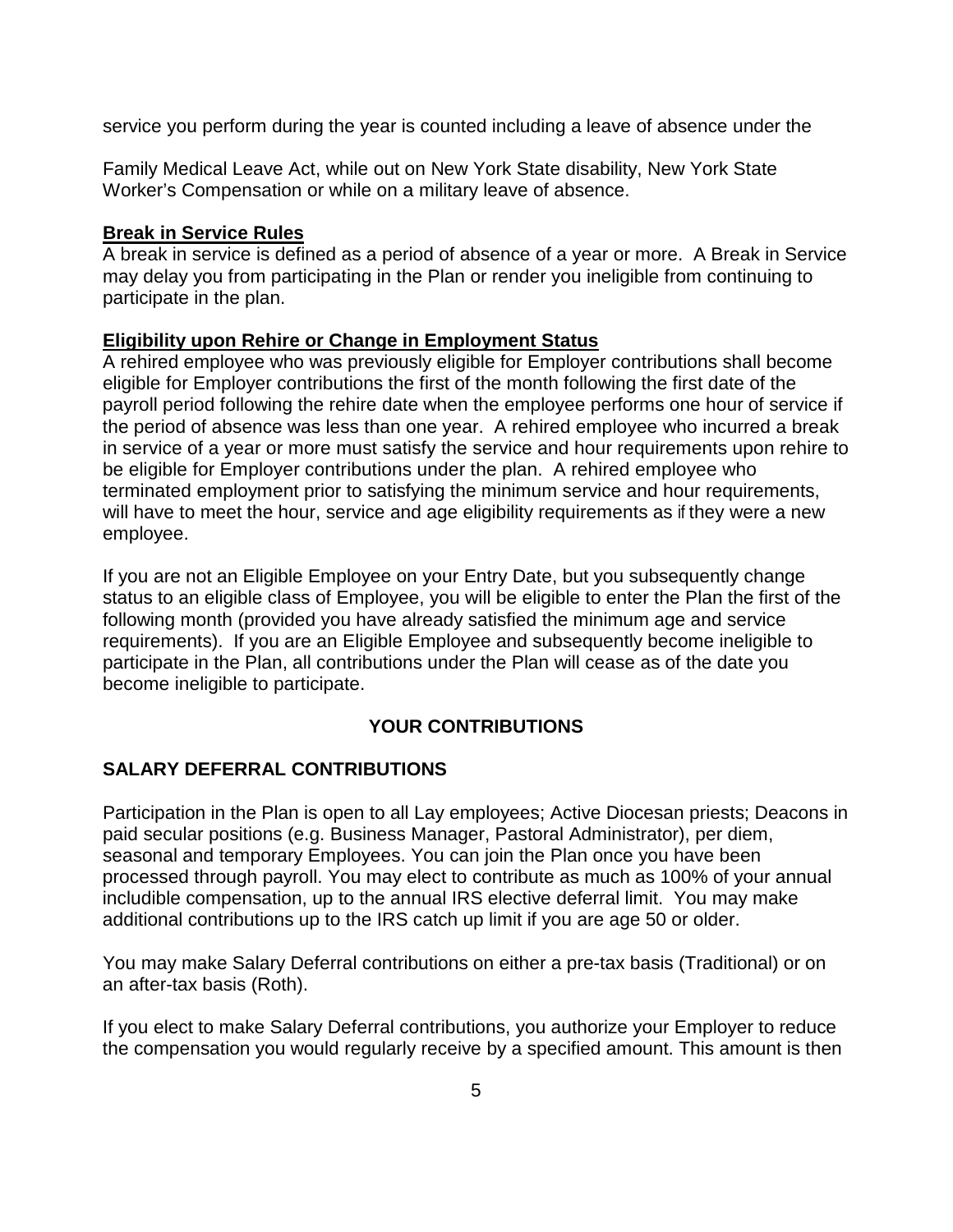deposited in your account as a Salary Deferral contribution. You do not pay federal income taxes on compensation you contribute to the Plan as pre-tax salary deferrals. Those amounts are not taxed until they are distributed from the Plan.

If you make Roth contributions, you pay federal income taxes on compensation you contribute to the Plan; however, these amounts are not taxed when distributed from the Plan Earnings on Roth contributions will not be subject to tax if the distribution is a "qualified distribution" which is a payment made to you after you have reached age 59½ or is made on account of your death or disability and you have met a 5-year participation period. You should contact the Plan Administrator for additional information regarding taxation of distributions from Roth accounts.

#### **Commencement of Salary Deferral Contributions**

Salary Deferral contributions will begin as soon as reasonably practicable after the date your Salary Reduction Agreement election is effective.

#### **Change in Amount of Salary Deferral Contributions**

You can increase or decrease the amount of your Salary Deferrals at any time or revoke an existing Salary Reduction Agreement and stop making Salary Deferrals at any time. Any change you make to a Salary Reduction Agreement will become effective as soon as reasonably practicable after you make the election with VALIC and your Employer receives notification from VALIC of the election change and will remain in effect until modified or canceled.

### **Suspension of Salary Deferral Contributions**

You may stop withholding amounts from your future compensation and suspend your Salary Deferral contributions at any time. To suspend your salary deferral contributions, you must notify VALIC. The suspension will take effect as soon as reasonably practicable after your Employer receives notification from VALIC

### **Resumption of Salary Deferral Contributions**

If you suspend your salary deferral contributions the suspension will remain in effect until you elect to resume making Salary Deferral contributions again by notifying VALIC.

### **ROLLOVER CONTRIBUTIONS**

If you have an account balance in another qualified retirement plan, you may move those amounts into this Plan, without incurring any tax liability, by means of a "rollover" contribution. You are always 100% vested in any amounts you contribute to the Plan as a rollover from another qualified plan. This means that you will always be entitled to all amounts in your rollover account. Rollover contributions will be affected by any investment gains or losses under the Plan. You may roll over funds from a 401(k), 403(b), IRA and other similar qualified plans. Contact your VALIC advisor for details.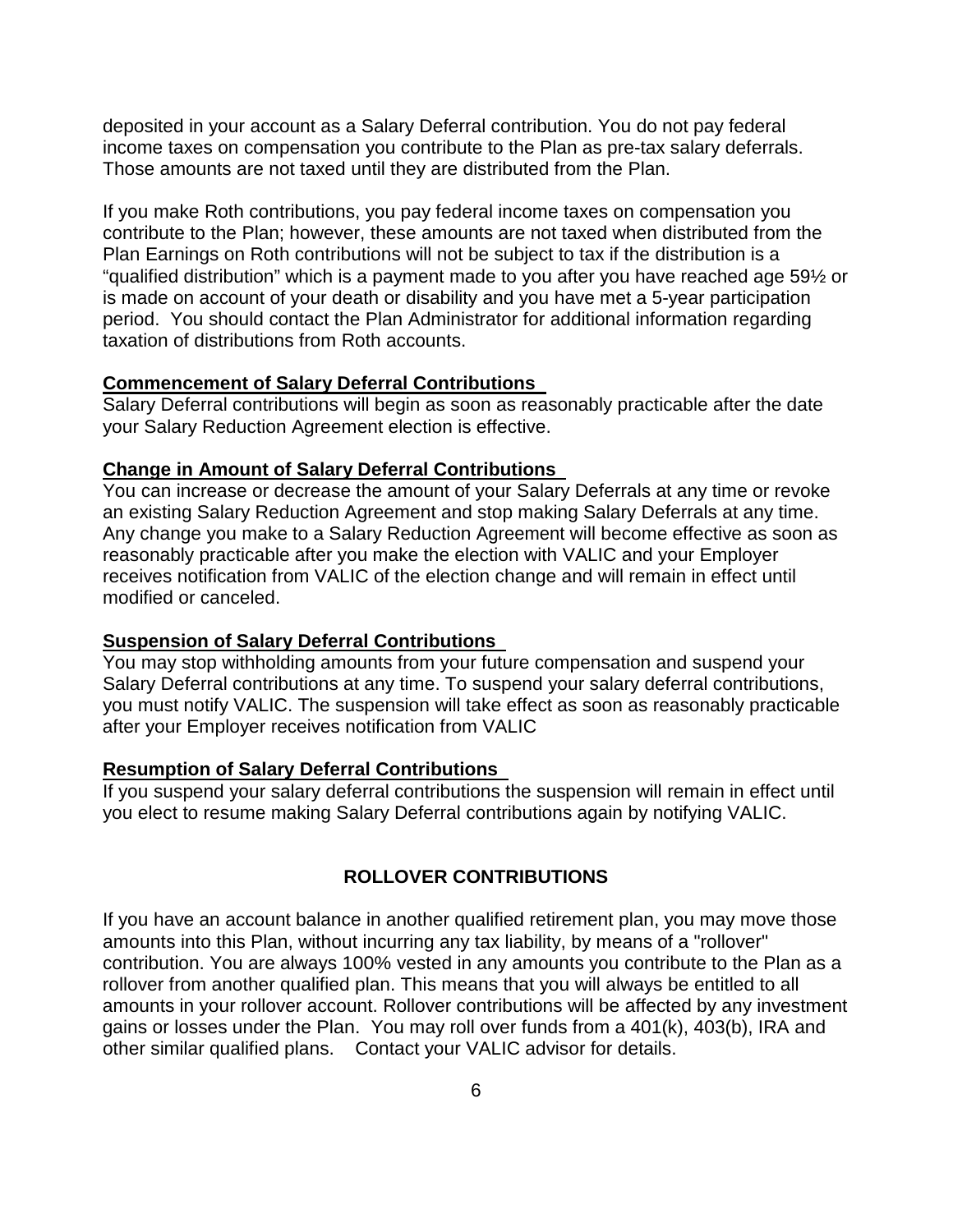## **VESTING OF YOUR ACCOUNT**

Your vested Interest in your account is the percentage of your account that you would receive if your employment is terminated.

Your vested interest in the balance of your account resulting from the following contributions is always 100%:

- Salary Deferral contributions
- Roth deferral contributions
- Rollover contributions

Your Vested Interest in Employer Contributions in your account is 0% until you have completed 5 years of vesting service. Upon completion of 5 years of vesting service, your vested interest in Employer Contributions in your account will be 100%.

Notwithstanding the foregoing, your vested interest in Employer Contributions in your account will be 100% if (1) you die before your employment with your Employer has terminated; or (2) you are permanently disabled as determined by the Social Security Disability Retirement.

## **EMPLOYER CONTRIBUTIONS**

In addition to your contributions, your Employer may make Employer contributions to your account. Full-time and part-time employees who regularly work a minimum of 20 hours per week or 520 hours measured by looking at the preceding 26 week period, based on consecutive weeks, and have six months of service are considered "eligible employees" for Employer contributions. Priests, members of a religious order, per diem employees, temporary employees or seasonal employees are not eligible for Employer contributions. You are not taxed on any Employer contributions made to your account until distribution is made to you. Employer contributions shall be made each payroll period.

### **MATCHING CONTRIBUTIONS**

**Employer match** is 100% of your deferral, up to 1% of compensation. Any salary deferrals you make above 1% of Compensation will not be eligible for a matching contribution. Employer match will be on pre-tax deferrals only. Each pay period, your employer will make a regular matching contribution to your account equal to 1% of your Salary Deferral contributions.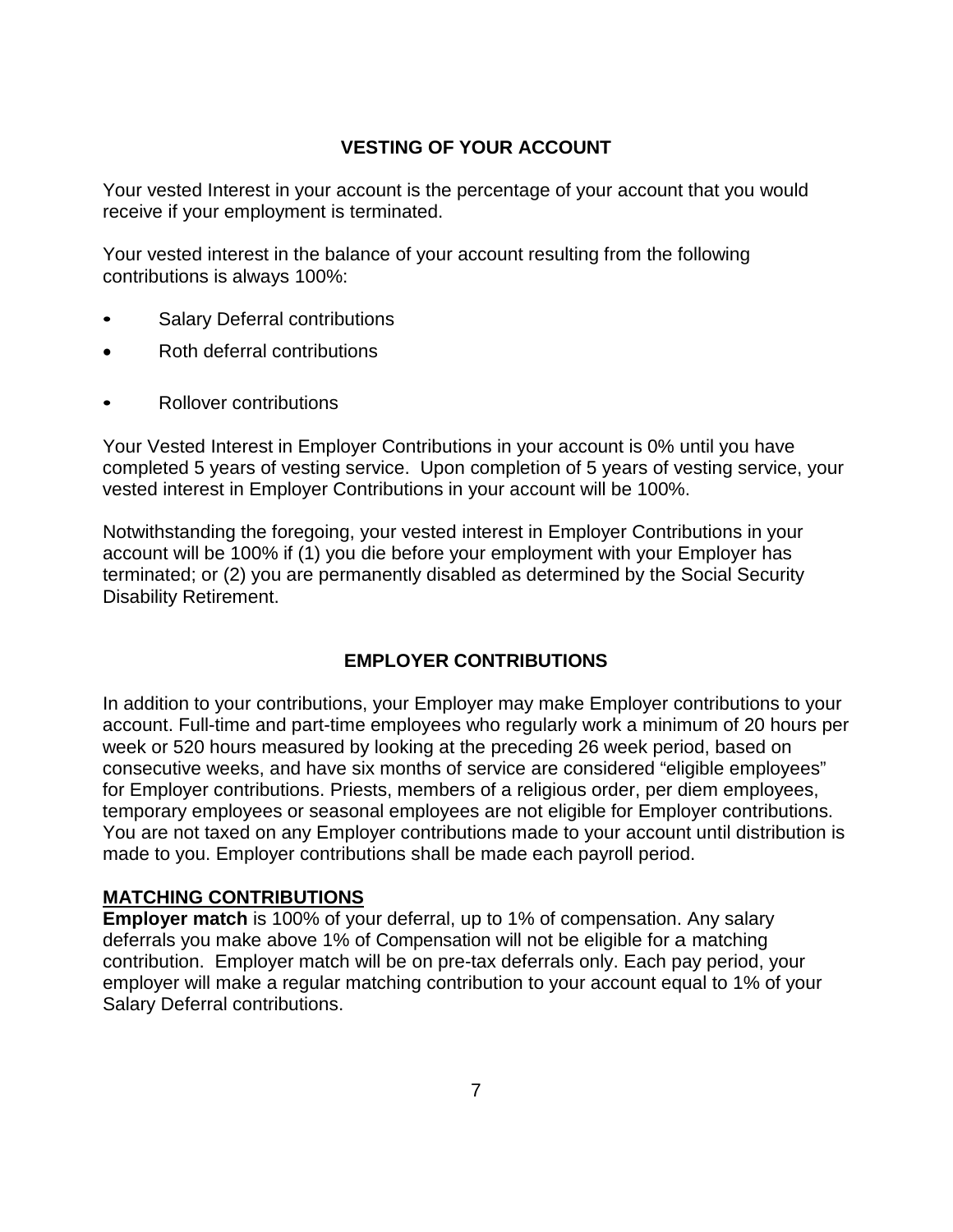## **CORE CONTRIBUTION**

**Employer Core Contribution** is based on age and service.

| Age + Service | % of Pay Contribution |  |
|---------------|-----------------------|--|
| (points)      | by Employer           |  |
| < 55          | 2%                    |  |
| 55-64         | 3%                    |  |
| 65-74         | 4%                    |  |
| 75-84         | 5%                    |  |
| $85+$         | 6%                    |  |

### **Employer Transition Contribution**

Employees age 50 or older with 20 or more years of service as of January 1, 2016 are eligible to receive an additional 1% Employer contribution. This additional contribution is for a period of 10 years from 1/1/16-12/31/25 provided the employee remains employed and continues to meet the eligibility requirements including service and minimum hour's requirements. Employees who subsequently reach the age of 50 and 20 years of service after January 1, 2016 are not eligible for an Employer transition contribution.

## **LIMITATIONS ON CONTRIBUTIONS**

Total contributions to the Plan are subject to annual limitations under the Internal Revenue Code. Amounts that would exceed those limits will be distributed or forfeited as provided under the Plan and under Internal Revenue Service rules and regulations.

## **PLAN INVESTMENTS**

### **WHERE PLAN CONTRIBUTIONS ARE INVESTED**

You direct how your contributions and Employer contributions made to your account are invested. You may direct that contributions be invested in any of the funds made available to you under the Plan. A description of the different investment funds available is available on VALIC and the Diocesan website. New investment funds may be added and existing funds changed at the discretion of the Plan. The Administrator will update the description of the available funds to reflect any changes.

### **MAKING INVESTMENT ELECTIONS**

#### **Investment Elections**

When you become eligible to participate in the Plan, you must notify VALIC of your investment elections. Your investment elections must specify the percentage of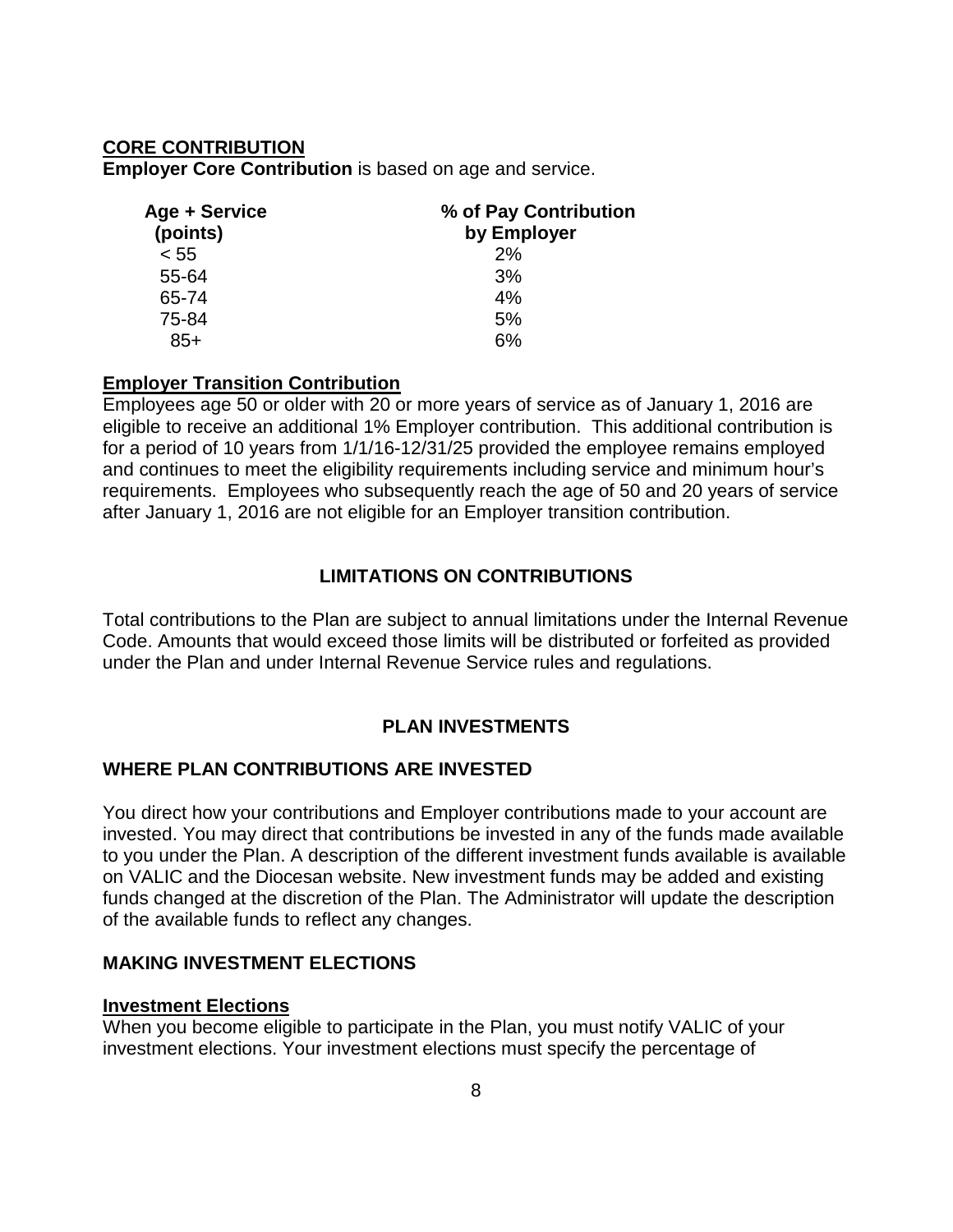contributions to your account that will be invested among the available investment funds. You can access additional information electronically on each available mutual fund through the ePrint<sup>SM</sup> website at VALIC.com. Under the log-in section, you may click the "Access ePrint" link and enter your Group ID (71614001).

### **Failure to Direct Investments**

If you do not make an investment election for either your Salary Deferral contributions or Employer contributions, then the Plan will invest these contributions in a "default" investment such as the American Funds Target Date Retirement fund and will be based on your age.

#### **Change of Investment Elections**

You may change your contribution percentage and your investment options as often as you like. To make these changes, you can call VALIC at 1-(800) 448-2542 or log into your account online or by mobile device at VALIC.com. You may also contact your financial advisor. Your changes will take effect as soon as possible.

### **Transfers between Funds**

You may transfer any amount held in your account over which you have investment from one investment fund to another investment fund through VALIC. You must specify the amount eligible for a transfer that is to be transferred. You may transfer assets from the Fixed-Interest Option into equity options at any time and, after 90 days, from equity options into another fixed- income option such as a money market fund, a stable-value fund or certain short- term bond fund.

### **VALUING YOUR ACCOUNT**

VALIC periodically adjusts the value of your account to show any earnings or losses on your investments, any distributions that you have received, and any contributions that have been made to your account since the preceding valuation date. The value of your account may increase or decrease at any time due to investment earnings or losses. Your account is not guaranteed from investment losses.

### **LOANS FROM YOUR ACCOUNT**

You may apply for a loan from your account if you are currently employed by a participating employer. Any Plan loan made to you will be treated as a separate investment of the assets held in your account.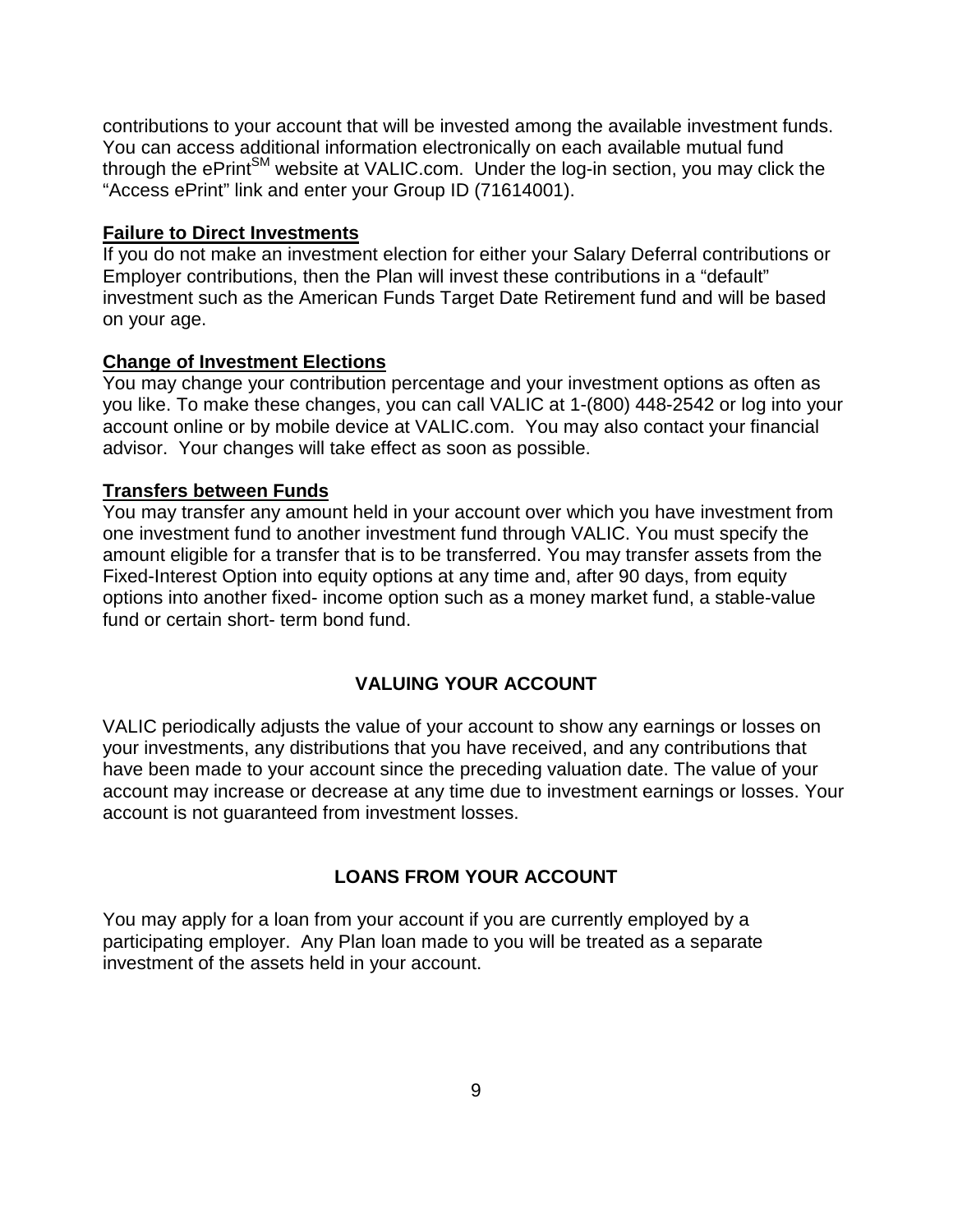## **SPECIAL LOAN RULES**

#### **Maximum amount available for loans**

The maximum loan amount will be based exclusively on the value of your vested account balance. All loans will be limited to the lesser of: one-half of your vested account balance or \$50,000. The minimum loan amount is \$1,000.

### **Limit on outstanding loans**

Only one outstanding Plan loan is permitted at any time.

### **Payment of Loan**

All loans must generally be repaid within five years. A longer term of 15 years may be available if the loan is to be used to purchase your principal residence.You pay interest back to your account. The interest rate on your loan will be the Prime Rate plus 1%. Loans must be repaid at least quarterly via ACH debit from your checking account. There is a \$50 processing fee for all new loans and a \$50 per year loan maintenance fee charged to your account.

### **Prepayment of full outstanding balance**

Prepayment of a loan is permitted without penalty.

### **Effect of Termination of Employment**

A loan continues until either (1) you repay the loan in full, (2) you receive distribution of your Account or (3) you default on the loan.

## **Rollover of Loans**

You may not roll over any loan note.

## **DEFAULT ON A LOAN**

If a participant defaults in making loan payments, the outstanding principal and interest will be treated as a taxable event, as required by law. Unpaid loan amounts will be taxed as ordinary income and may incur a 10% federal early withdrawal penalty if the employee is under age 59½.

## **IN-SERVICE WITHDRAWALS**

Under certain circumstances, you may make a cash withdrawal from your account while you are still employed by the Employer.

## **AGE 59½ WITHDRAWALS**

If you have reached age 59½ you may withdraw all or a part of the value of your Salary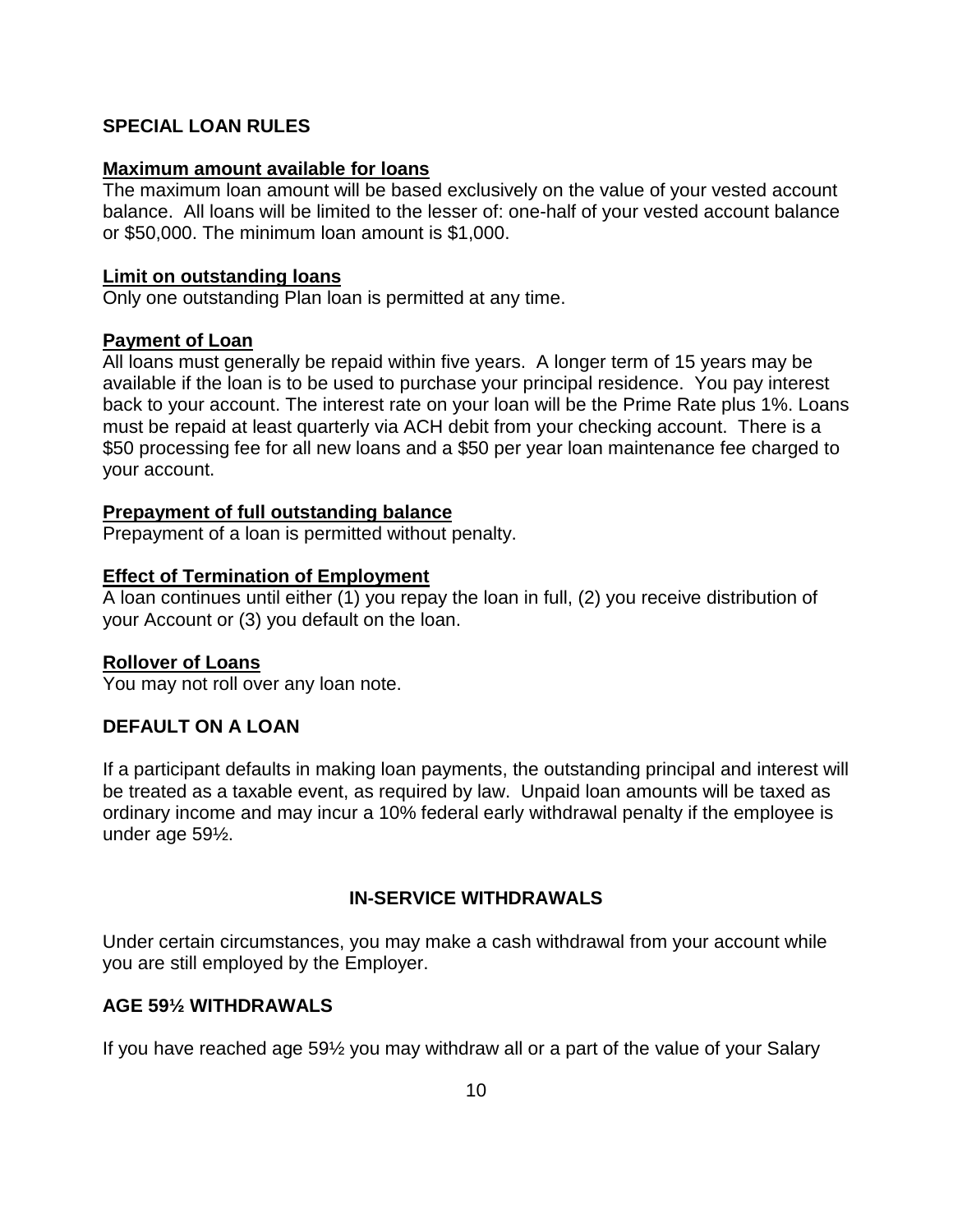Deferral contributions in your account. Your withdrawal will be effective as soon as practicable after Administrator approval. There are tax implications to taking a withdrawals at age 59½, please contact your tax advisor.

## **HARDSHIP WITHDRAWALS**

If you incur an immediate and heavy financial need, you may withdraw all or part of the value of your Salary Deferral contributions in your account. You may only make a hardship withdrawal if the Plan Administrator determines that the withdrawal is necessary to meet your financial need. Your hardship withdrawal will be effective as soon as practicable after approval.

## **Financial Needs for Which Hardship Withdrawals Are Available**

- medical expenses for you, your spouse or your dependents for the diagnosis, cure, mitigation, treatment, or prevention of disease. (Generally, your dependent for this purpose is as defined for purposes of receiving an income tax deduction, without regard to certain rules, including the rule precluding persons who have gross income for the year equal to or greater than the exemption amount from being claimed as dependents.)
- purchase of your principal residence (excluding mortgage payments)
- tuition payments, related educational fees, and room and board expenses for postsecondary education for you, your spouse, or your dependents
- prevention of your eviction from your principal residence or foreclosure on the mortgage of your principal residence
- funeral or burial expenses for your deceased parent, spouse, child, or dependent. (Generally, your dependent for this purpose is as defined for purposes of receiving an income tax deduction, without regard to the rule precluding persons who have gross income for the year equal to or greater than the exemption amount from being claimed as dependents.)
- expenses for the repair of damages to your principal residence that would qualify for a casualty loss deduction (determined without regard to whether the loss exceeds 10% of your adjusted gross income)

## **Demonstrating Need for Hardship Withdrawal**

A hardship withdrawal will be approved if all of the following requirements are met:

• the withdrawal amount does not exceed the amount you need to meet your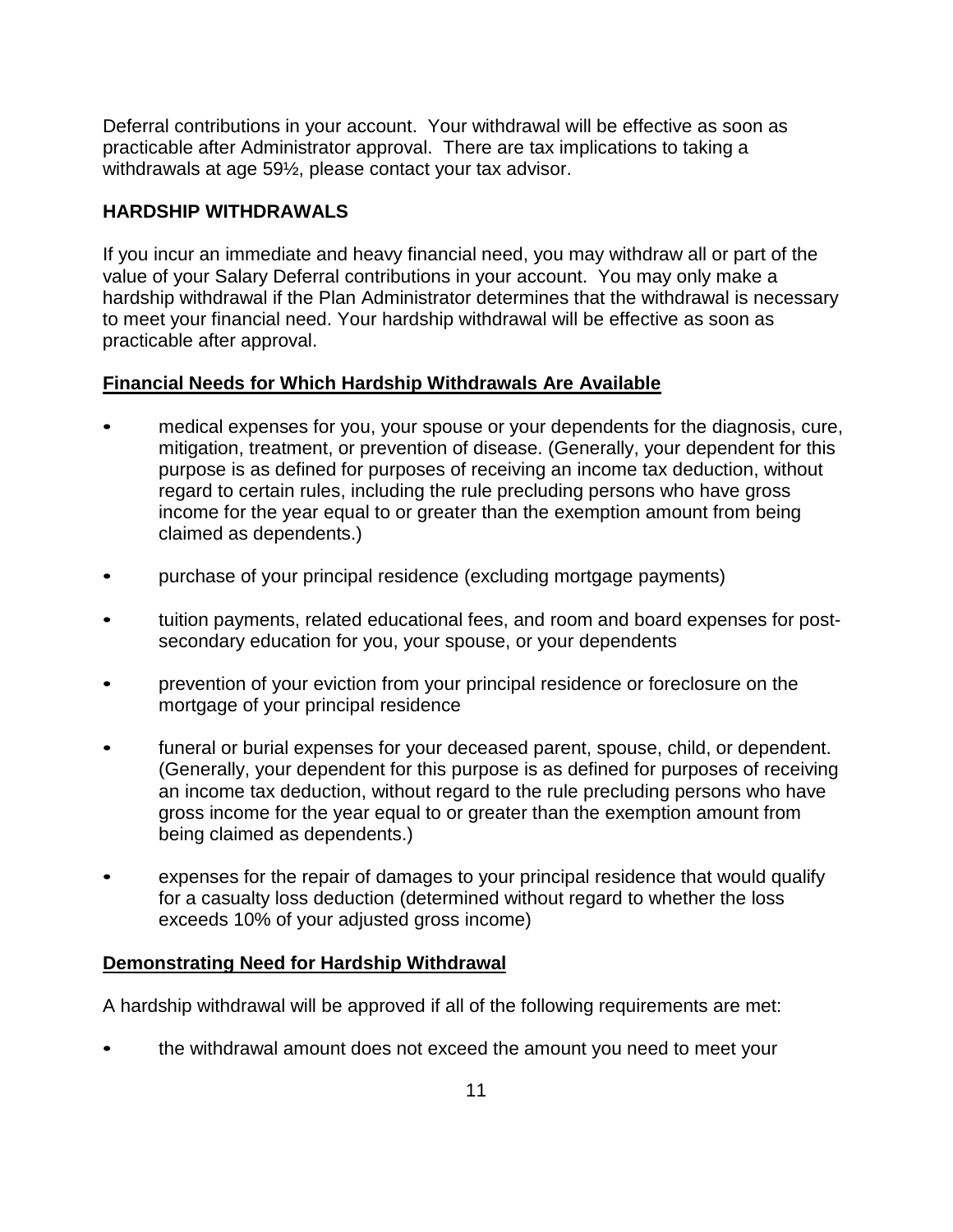financial need

• you suspend your Salary Deferral and after tax contributions to the Plan for at least 6 months after receipt of the withdrawal

### **FORFEITURE OF NON-VESTED AMOUNTS**

If your employment terminates with your Employer and you are not 100% vested in the value of your Employer contributions in your account at that time, you will forfeit the nonvested portion of your account if you incur a Break in Service. Non-vested account balances will not be forfeited before an employee has incurred a one year Break in Service.

#### **Treatment of Forfeited Amounts**

Amounts that are forfeited during a Plan year are used to meet the employer's contribution obligations to the Plan and to pay Plan expenses.

## **DISTRIBUTION OF YOUR ACCOUNT DISTRIBUTION TO YOU**

If your employment terminates with your employer, the Plan permits distribution of your account. Distribution may be made as soon as reasonably practicable following the date your employment terminates.

#### **Special Tax Rules Applicable to Distribution**

If you elect to receive distribution of your Account before reaching age 59½, you may be subject to a 10% penalty tax on your distribution. You should consult your own tax advisor to determine whether this tax applies to you.

#### **Required Distribution**

Internal Revenue Code rules require that distribution of your Plan account begin no later than the April 1 following the close of the calendar year in which you reach age 70½ or retire, whichever is later.

### **DISTRIBUTION TO YOUR BENEFICIARY**

If you die before distribution of the full value of your account has been made to you, distribution of your account will be made to your beneficiary as soon as reasonably practicable following the date your beneficiary files an application for distribution with the Plan Administrator. Unless distribution of your account is to be made to your beneficiary in a series of installment payments, distribution to your beneficiary must be made no later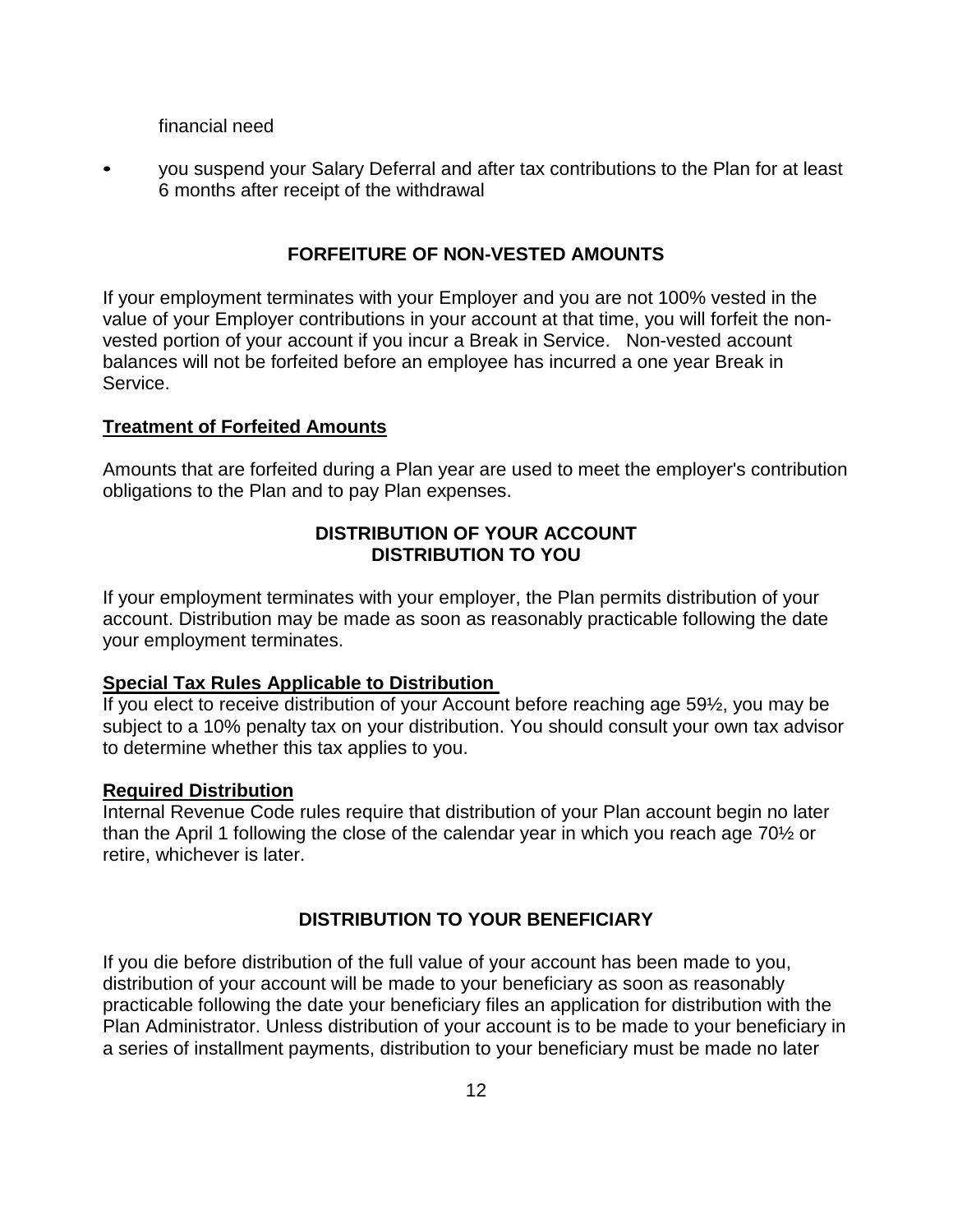than the end of the fifth calendar year beginning after your death.

If distribution of your account is to be made to your beneficiary in a series of installment payments, then distribution to your beneficiary for federal income tax purposes must begin:

- if your Beneficiary is your spouse, no later than the end of the first calendar year beginning after your death or the end of the calendar year in which you would have reached age 70½, whichever is later
- if your Beneficiary is someone other than your spouse, no later than the end of the first calendar year beginning after your death

The delay in the date distribution must begin to your spouse applies only if your spouse is your sole beneficiary under IRS rules. Generally, your spouse is your sole beneficiary only if (1) your spouse is entitled to your full account or a segregated portion of your account and (2) no other beneficiary is entitled to any portion of your spouse's interest unless your spouse dies before receiving full distribution of that interest.

## **FORM OF PAYMENT**

### **Form of Payment to You**

- **Single-sum payment:** Distribution of your account will be made to you in one payment. If you do not elect a direct rollover of your eligible distributions, a 20% mandatory federal income tax withholding applies to the distribution.
- **Installment payments:** Distribution of your account will be made to you in a series of monthly, quarterly, semiannual, or annual cash installments over the period you specify. Under federal law, however, the maximum period over which installment payments may be paid cannot exceed your life expectancy or the joint life expectancies of you and your beneficiary. If you do not elect a direct rollover of your eligible distributions, a 20% mandatory federal income tax withholding applies to the distribution.
- **Direct rollover:** If your distribution is eligible for rollover into an IRA or other eligible retirement plan, you can elect to have the distribution transferred directly into the IRA or other eligible plan. If you do not elect a direct rollover of your eligible distributions, a 20% mandatory federal income tax withholding applies to the distribution. All or any portion of the distributions of your Account balance are eligible for rollover except:
	- o any distribution that is required under the Internal Revenue Code
	- o any distribution that is one of a series of installment payments made over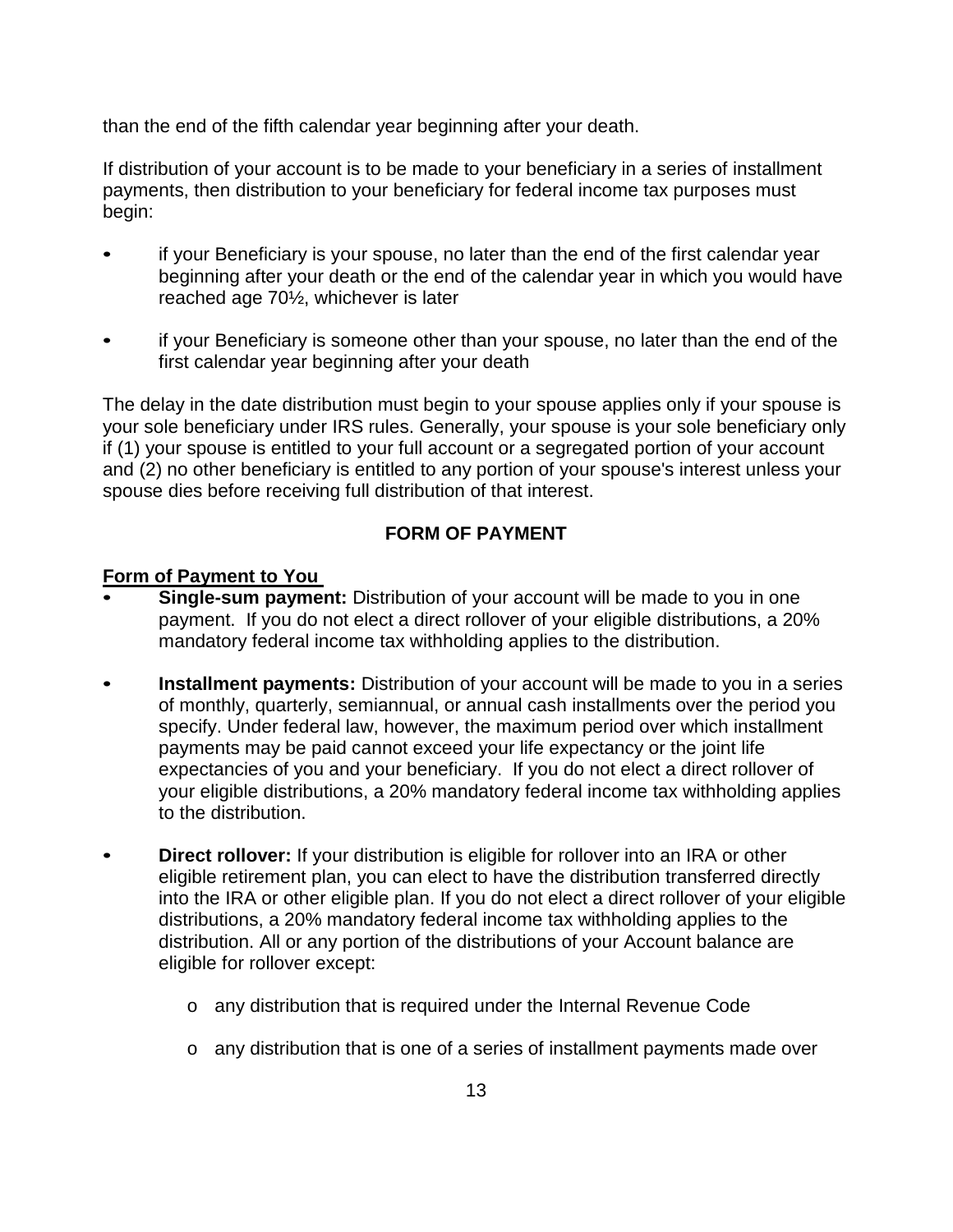your life, the life of you and your beneficiary, or for a specified period of 10 or more years

o any hardship withdrawal

#### **Form of Payment to Your Beneficiary**

If you die before any distribution of your Account is made, distribution of your Account will be made to your Beneficiary in any of the forms of payment available under the Plan that your Beneficiary selects. If you die after distribution of your Account has begun in a series of installment payments, but before distribution of the full Value of your vested interest in your account is made, installment payments will continue to your beneficiary after your death.

### **INVOLUNTARY DISTRIBUTION OF ACCOUNT BALANCES**

If your total vested account balance under the Plan is \$5,000 or less at the time you terminate employment, you will be eligible to receive a distribution of your entire vested account balance in a lump sum as soon as administratively feasible following your termination of employment. You may elect to receive your distribution in cash or you may elect to rollover your distribution to an IRA or to another qualified plan. Participant or spousal consent is not required prior to distribution. Account balances of \$1,000 or less will be cashed out. The Administrator will notify you of the cash out rules and give you the opportunity to elect whether to (1) receive payment yourself or (2) have the payment rolled over directly to the IRA or other eligible plan that you select. If you do not make an election within the period prescribed by the Administrator, payment will be made directly to you. A 20% mandatory federal income tax withholding applies to the distribution if payment is made directly to you. The 20% mandatory federal tax withholding does not apply if you roll over the funds directly to another retirement plan or IRA. A participant under the age of 59½ may be subject to a 10% excise tax on cash distributions and this amount will not be withheld from the distribution. Under certain circumstances, the 10% penalty tax may be avoided. You should consult with your tax advisor prior to receiving any distribution.

### **YOUR BENEFICIARY UNDER THE PLAN**

#### **Beneficiary Designation**

You may designate a beneficiary on the form provided by the Administrator to receive distribution of your account if you die.

#### **Beneficiary Where There is No Designated Beneficiary**

If you die without properly designating a Beneficiary your beneficiary will be your estate.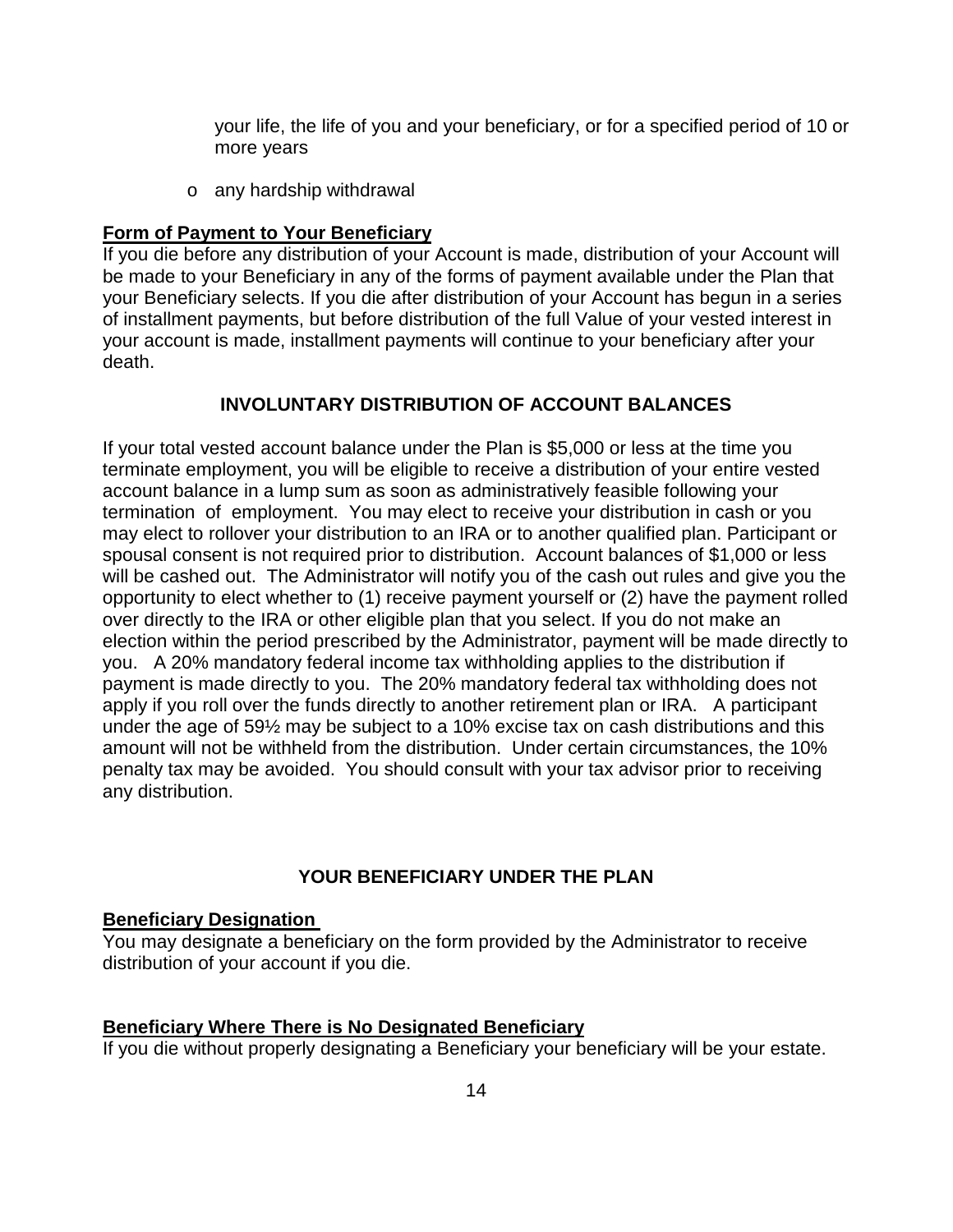## **AMENDMENT AND TERMINATION OF THE PLAN**

## **Plan Amendment**

The Sponsor reserves the right to amend the Plan, either prospectively or retroactively.

## **Plan Termination**

The Sponsor reserves the right to terminate the Plan at any time. If the Plan is terminated, you will be 100% vested in the Value of your Employer contributions (including any investment gains or losses on them) in your account and distribution of your account will be made as permitted under federal law.

## **MISCELLANEOUS INFORMATION**

## **Plan Booklet Does Not Create Employment Contract**

The only purpose of this SPD is to provide you with information about the benefits available under the Plan. The SPD is not intended to create an employment contract between you and the employer. Nothing in this SPD should be construed as a limitation on your right or the employer's right to terminate your employment at any time, with or without cause.

## **No Guarantees Regarding Investment Performance**

Neither the Sponsor, your employer, the Administrator, nor the Funding Agent guarantees any particular investment gain or appreciation on your account nor guarantees your account against investment losses or depreciation.

## **Payment of Administrative Expenses**

Employees will share in the costs of the Diocese Defined Contribution Plan in the following manner:

Effective January 1, 2018, employees are responsible for \$50 of the \$69 annual VALIC fee. Your employer will pay \$19 annually towards the \$69 annual VALIC fee. The VALIC administrative fee for services of \$12.50 quarterly will be deducted from your accounts at the end of each quarter.

Administrative expenses incurred as a direct result of your activities under the Plan are allocated to, and may be deducted, from your Account. These expenses may include any or all of the following:

• Expenses incurred in connection with your request for a hardship withdrawal